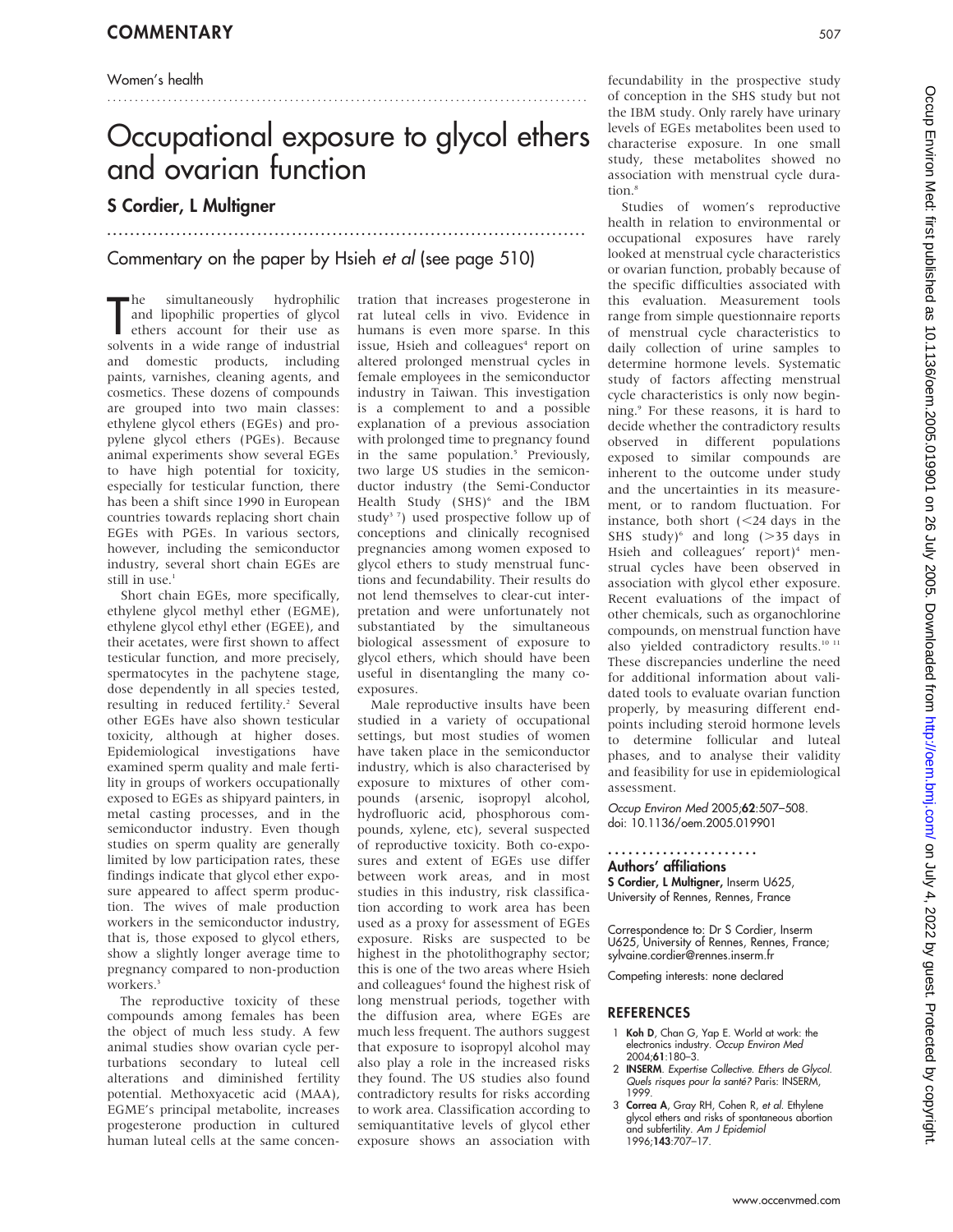- 4 Hsieh GY, Wang JD, Cheng TJ, et al. Prolonged menstrual cycles in female workers exposed to ethylene glycol ethers in the semiconductor manufactur-
- ing industry. Occup Environ Med 2005;62:510–16. 5 Chen PC, Hsieh GY, Wang JD, et al. Prolonged time to pregnancy in female workers exposed to ethylene glycol ethers in semiconductor manufacturing. Epidemiology 2002;13:191–6.
- 6 Schenker MB. Reproductive and other health effects of semiconductor work: the

Semiconductor Health Study. Am J Ind Med 1995;28:635–7.

- 7 Gray RH, Correa A, Hakim RR, et al. Ethylene glycol ethers and reproductive health in semiconductor workers. Occup Hyg 1996;2:331–8.
- 8 Chia SE, Foo SC, Khoo NY, et al. Menstrual patterns of workers exposed to low levels of .<br>2-ethoxyethylacetate (EGEEA). *Am J Ind Med* 1997;31:148–52.
- 9 Liu Y, Gold EB, Lasley BL, et al. Factors affecting menstrual cycle characteristics. Am J Epidemiol 2004;160:131–40.
- 10 Windham GC, Lee D, Mitchell P, et al. Exposure to organochlorine compounds and effects on<br>ovarian function. *Epidemiology* 2005;16:182–90.
- 11 Cooper GS, Klebanoff MA, Promislow J, et al. Polychlorinated biphenyls and menstrual cycle characteristics. Epidemiology 2005;16:191–200.

## **Pollution**

# Self report and GIS based modelling as indicators of air pollution exposure: is there a gold standard?

.......................................................................................

## F Forastiere, C Galassi

...................................................................................

## Commentary on the paper by Heinrich et al (see page 517)

Exposure to traffic generated pollu-<br>tants, especially among people liv-<br>ing along busy roads, has been<br>associated with increased risk of respiraxposure to traffic generated pollutants, especially among people living along busy roads, has been tory disorders among children and adults as well as with overall mortality.1–5 Simple exposure indicators (self report, distance from pollutant sources, traffic density) and more complex and integrated models that take into account demographic factors and land use by means of geographic information system (GIS) based technology<sup>6–8</sup> have been employed in epidemiological studies.

As has happened in the past in occupational epidemiology, environmental epidemiologists are trying to develop more accurate methods for assessing air pollution exposure.<sup>9</sup> As a result, comparing the different methods available is of great interest. In this issue, Heinrich et al have compared parental report of traffic intensity near homes (cars, trucks, buses, and mopeds on the street of residence and other nearby streets) with a combination of air pollution measures (fine particle mass, filter absorbance, and nitrogen dioxide) and GIS based modelling in two different European locations (the Netherlands and Munich, Germany).<sup>10</sup> They found that predicted exposure estimates for air pollutants increased with self reported traffic level in Munich and in urban areas of the Netherlands. However, agreement rates between the two methods were relatively low for all three pollutants studied, and subjective assessments consistently overestimated fine particulate matter and nitrogen dioxide, in both locations and

particularly in rural areas. The authors underline the limited validity of self reported traffic intensity measures.

From the results of this study should we conclude that subjective measures are bad and should not be used any more? Are the ''objective'' GIS based modelling methods the gold standard to recommend? Let us look at the main points.

The best way to learn about a specific fact, at least in theory, is to ask the most informed subject—that is, the person who is experiencing the exposure at issue, especially when his judgement can integrate several aspects like exposure intensity, distance from the source, and protective and remedial measures. Several well designed case-control studies in the occupational setting have used self reported exposures to toxic substances for this purpose.<sup>11</sup> Beyond real exposure, however, self report is influenced by several other factors that may vary from one subject to another: individual perception, annoyance, socioeconomic and cultural background, and perhaps environmental ''worry''. The propensity to report more illnesses and symptoms as a result of proximity to a potential hazard, in the absence of a measurable biological effect, has been named ''awareness bias''.12 Moffat and colleagues<sup>12</sup> showed the influence of such awareness bias in two epidemiological studies conducted in communities exposed to emissions from heavy industry. The influence of the disease status on the report of exposure has not been described, to our knowledge, in air pollution studies. The possibility of this

bias makes the use of self report problematic, however, unless there is special care taken to standardise information collection, to use simple and easy to understand terms, to employ relative or ''objective'' benchmarks, and to evaluate repeatability of the questionnaire.

The need to apply individual exposure estimates to air pollutants to large study populations has motivated the use of GIS in which geographic data are combined with concentration measurements to estimate exposures for subjects of large populations.<sup>67</sup> In the original methodological study reported by Brauer and colleagues,<sup>8</sup> and described here by Heinrich et al, 40 measurement sites within each of the two study areas provided annual average pollutant concentrations. Regression models predicting these concentrations were developed on the basis of population density and traffic intensity within buffer zones up to 1000 metres. The variability explained from the regression models using the 40 sites were 73% and 56% for  $PM_{2.5}$ , respectively for the two locations, and 81% and 67%, for filter absorbance (a marker of diesel exhaust).8 Air pollutant concentrations at the home address of the study subjects were estimated from these models. The performances of the models were good enough to render the method very attractive for exposure assessment. However, it is also evident that the ''predicted exposure'' for any individual subject in the study is affected by error and cannot be considered ''the gold standard''. Moreover, as the authors are well aware, GIS data cannot account for local scale differences when the grid size available is large because traffic related air pollutants exhibit substantial variability at distances of 50 m or less from major roads. Finally, exposures to some primary pollutants emitted from vehicular traffic may be overlooked with this method.

The past debate over exposure assessment in occupational epidemiology has some analogies.<sup>9</sup> Work histories and job titles are of limited value in many instances and it may be difficult to obtain unbiased and valid estimation of occupational exposures in large